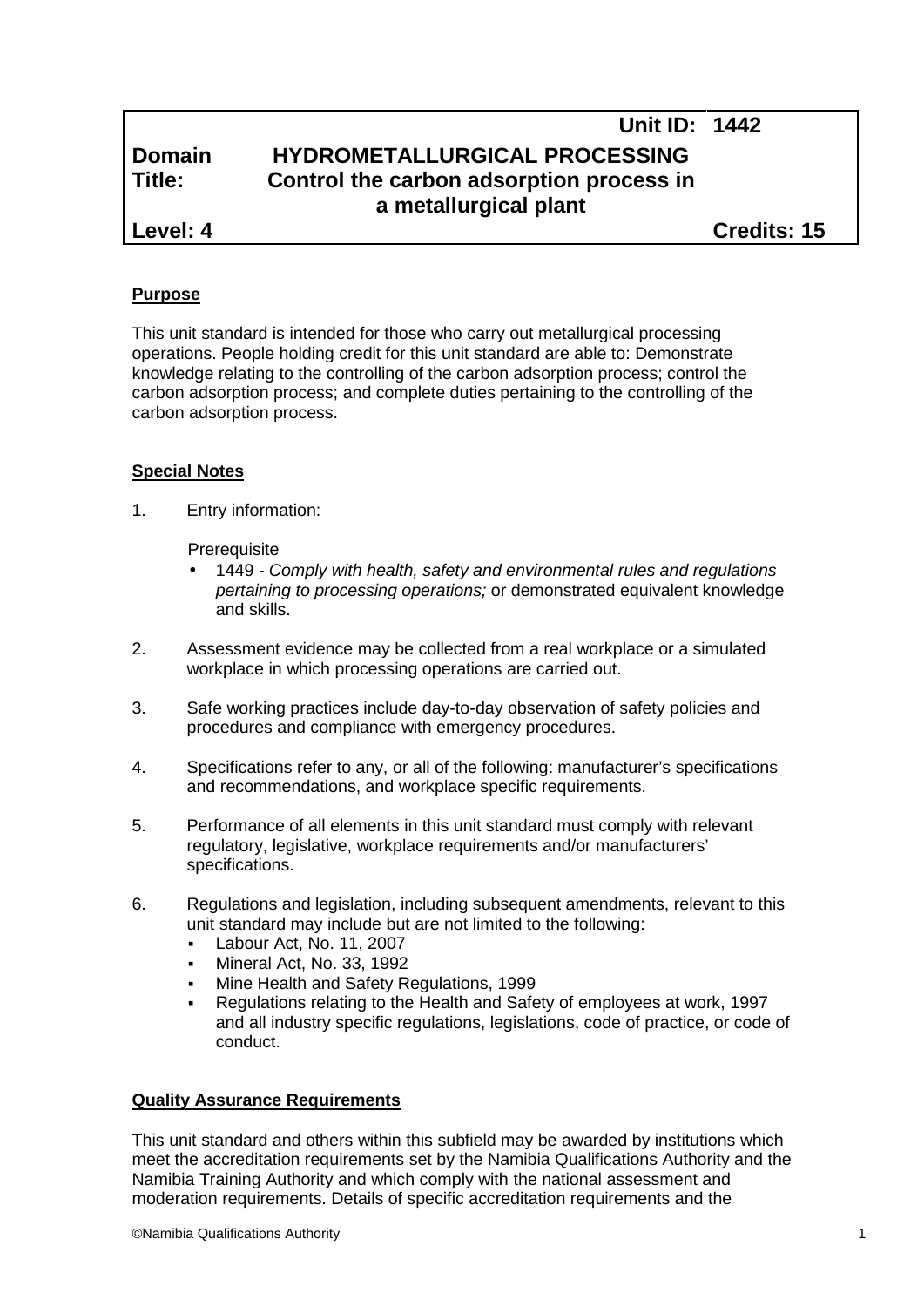national assessment arrangements are available from the Namibia Qualifications Authority and the Namibia Training Authority. All approved unit standards, qualifications and national assessment arrangements are available on the Namibia Training Authority website www.nta.com.na.

### **Elements and Performance Criteria**

#### **Element 1: Demonstrate knowledge relating to the controlling of the carbon adsorption process**

### **Performance Criteria**

- 1.1 The occupational safety and health and risk management requirements are explained.
- 1.2 The importance of controlling the carbon adsorption process is described in terms of achieving specified production requirements.
- 1.3 The security requirements and emergency procedures pertaining to the carbon adsorption process are explained.
- 1.4 The communication requirements pertaining to the carbon adsorption process are described.
- 1.5 The process flow and interlock systems of the carbon adsorption process are described in terms of operational requirements.
- 1.6 The operating procedures, parameters and control methods of the carbon adsorption process are explained in terms of workplace and legislative requirements.
- 1.7 Corrective actions, in case of sub-standard conditions and problems be encountered, are described.

#### **Element 2: Control the carbon adsorption process**

#### **Range**

Inspections include but are not limited to the availability of personal protective equipment and safety equipment; the availability and use of tools and equipment; the condition of safety devices and adherence to safety requirements; the availability and utilisation of process equipment and consumables; the present status of the process; potential hazards and risks; and potential security risks or breaches.

#### **Performance Criteria**

- 2.1 Workplace hazards and associated risks towards self and others are identified, minimised or eliminated according to workplace procedures and legislative requirements.
- 2.2 The carbon adsorption process system is inspected according to workplace procedures.